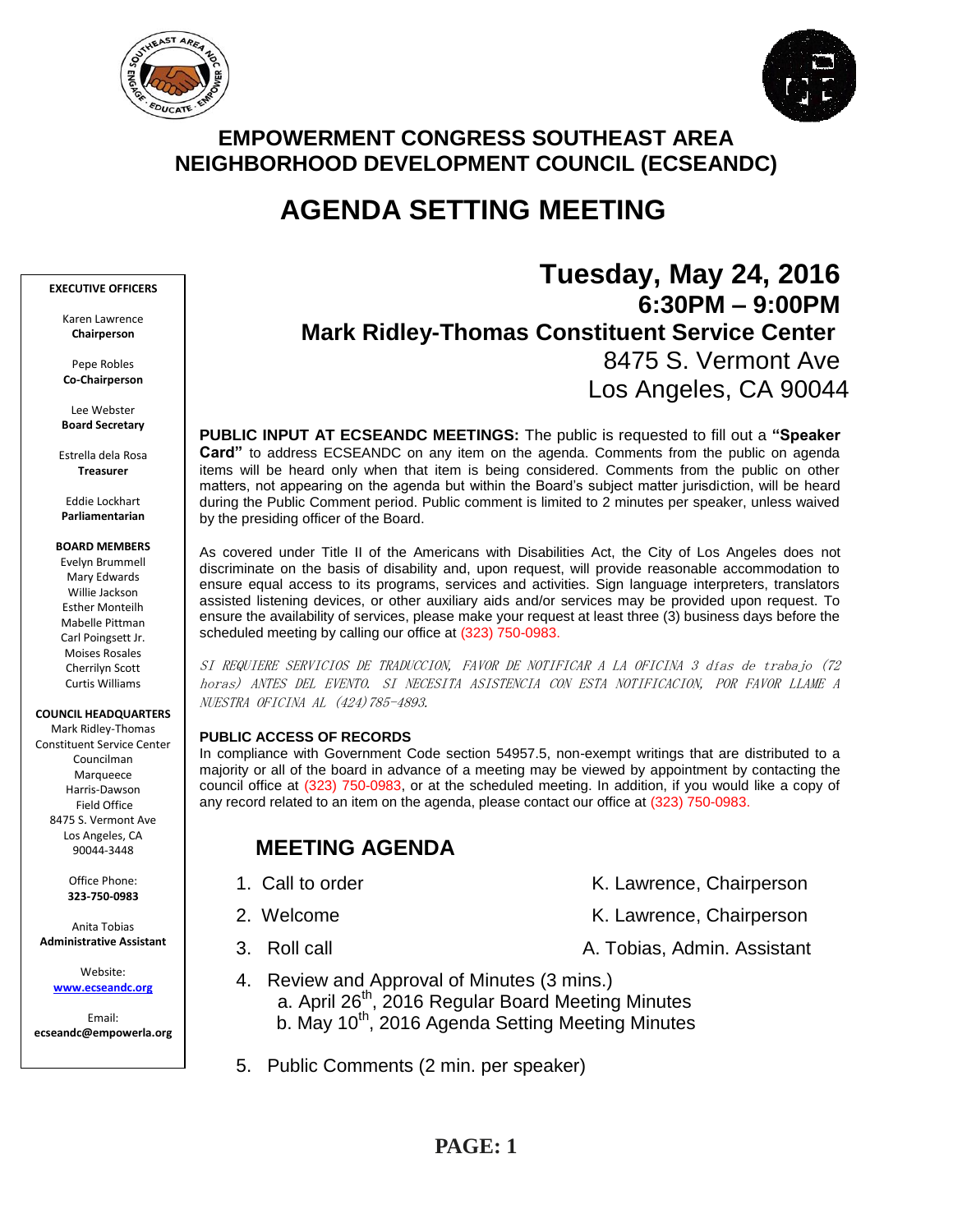- 6. Elected Officials and City Department Reports (5 min. each) a. Senior Lead Officers
	-
	- b. Council Districts 8, 9, 15
	- c. Department of Neighborhood Empowerment (DONE): c1. **NEW BOARD is SEATED** at the First Board Meeting after the Certification of the Election. Please note **the Certification of the Election is on Wednesday, June 15th, 2016.**
- 7. New Business (40mins)
	- a. Introduction along with Q&A from ECSEANDC Candidates:
		- a1. Dennis Ford Jr. Chairperson
		- a2. Moises Rosales Chairperson
		- a3. Carl Samuel Poingsett Jr. Neighborhood Rep 1A
		- a4. Jamila Banks Neighborhood Rep 2A
		- a5. Brandy Villarreal Neighborhood Rep 2A
		- a6. Mary E. Edwards Neighborhood Rep 3A
	- b. Update regarding "Memorial Day Veteran Resource Fair" on Saturday, May 28th, 2016, 9am – 1pm at the MRT Constituent Center – 8475 S. Vermont Ave., LA,CA 90044 **(NTE \$550 from ELE)**
		- b1. Board Member Assignments at Event
	- c. Update regarding Purchase of an Office Printer. **(NTE \$900.00 from OFF)**
	- d. Update, Discussion, and Board Motion regarding **Board Retreat/Budget Meeting:**
		- d1. **Date:** Saturday, June 25th, 2016
		- d2. **Time: 10:30am – 3:30pm**
		- d3. **Location:** Holiday Inn Torrance 19800 S. Vermont Ave., Torrance, CA 90502.
		- d4. **Current Budget: \$1,018.92 EDU**
	- e. Discussion and Board Motion regarding Election for Region 9. **Election Day** – Saturday, June  $11^{th}$ , 2016

**Election Committee**: K. Lawrence –Chair, P. Robles – Co-Chair, L. Webster & C. Scott – Members

- e1. Committee Updates
- e2. Scheduling Election Outreach Events
	- a. Meet and Greet at Chilis Restaurant
	- b. Library, Parks, Schools, Churches etc in our area
- e3. Purchasing Items or Airtime to advertise Election
- e4. BUDGET Adjustment
- e5. Schedule Next Committee Meeting

# **PAGE: 2**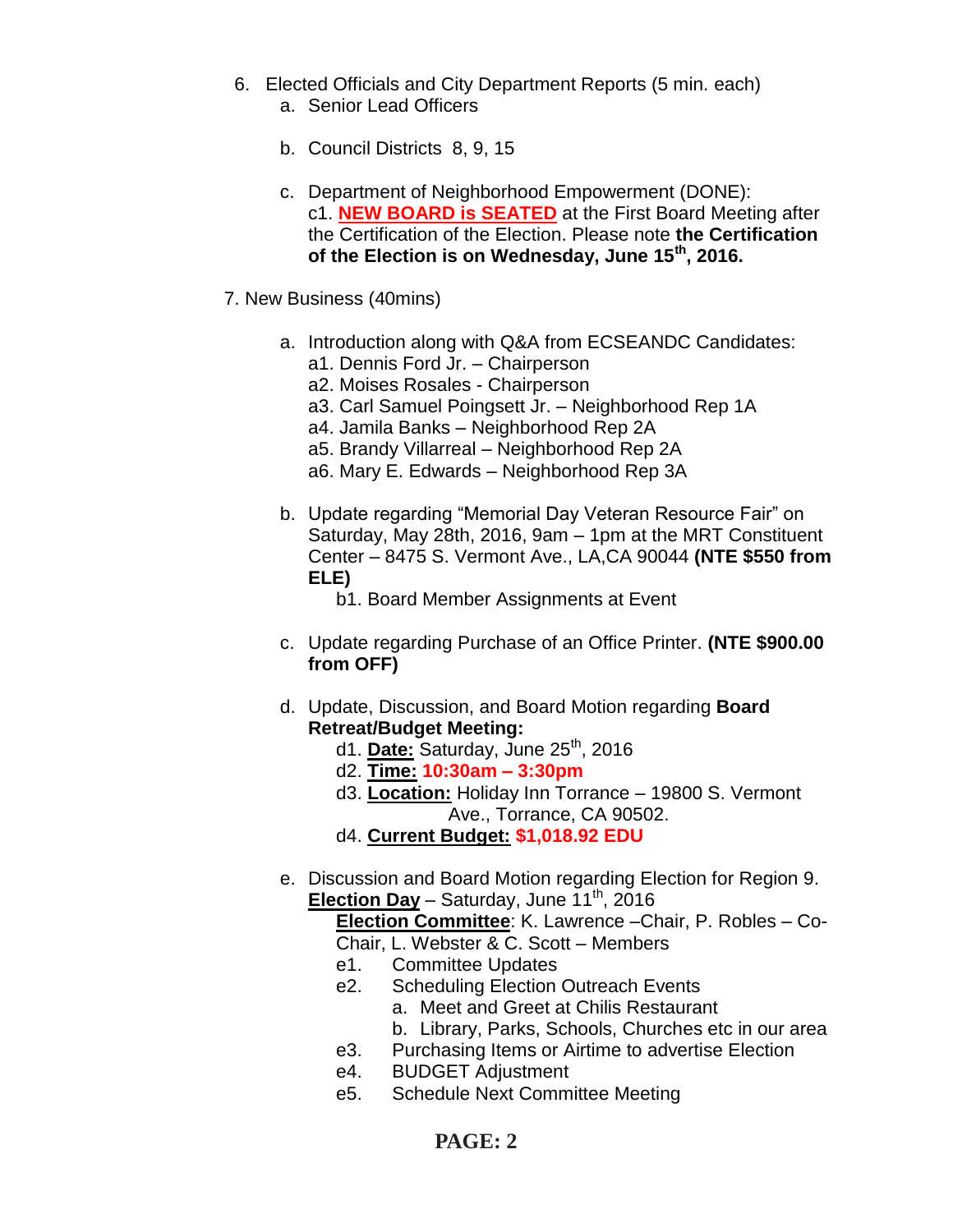- f. Discussion and Board Motion for appointment of ECSEANDC Representation with the following Departments or Committees:
	- f1. DWP Ms. Scott
	- f2. LA Sanitation Ms. Lawrence
	- f3. Councilman Herb Wesson's NC Committee – Ms. Monteilh
- g. Discussion and Board Motion regarding Thank You Cards for the attendees at our Councilman Brunch on Jan., 23<sup>rd</sup>, 2016. **(Ms. Monteilh and Ms. Lawrence)**
- h. Discussion and Board Motion regarding purchasing a Flag and Standing Pole. **(Ms. Monteilh)**
- i. Update and Discussion regarding NEW Email Addresses for Board (ie: Karen.Lawrence@ecseandc.org)
- 8. Unfinished Business (5 min. per item)
	- a. Update regarding **DWP NC Event on Thursday, May 19th , 2016 at West Angeles Church** – 3045 Crenshaw Blvd., LA, 90016 (Crystal Room) – from 6pm – 8pm.
	- b. Updates and Discussion regarding 7-11 Convenience Store "Letter of Support"; Board Approved on January 12<sup>th</sup>, 2016.
	- c. Updates and Discussion regarding the Tunnel in front of Figueroa Street School at 510 W. 111<sup>th</sup> St., LA, CA 90044. **(Ms. Monteilh and Ms. Lawrence)**
	- d. Update on "CD8 End of Term Grant" for \$15,000.00 awarded to the ECSEANDC for Beautification.

## **END OF ACTION ITEMS**

Committee Reports (2 min. per committee)

- a. Budget Committee Chair  **E. dela Rosa**
- b. Outreach Committee Chair **Danisland** J. Wells
- c. Quality of Life Committee Chair Vacant
- d. Beautification Committee Chair E. Monteilh
- e. Public Safety Committee Chair. E. Monteilh
- f. Youth/ Young Adults Comm. Chair Vacant
- 
- g. Land Use Committee Chair The Vacant<br>
Land Use Committee Chair The C. Scott h. Hospitality Committee Chair
- 
- 
- 
- 
- 
- -
	-
- 9. **Board Vacancy:** Discussion and Possible Board Vote (5 min.) Below are the ECSEANDC vacant board seats. Please See Bylaws for

Duties & Responsibilities also Article 6 section 2E page 9.

## **PAGE: 3**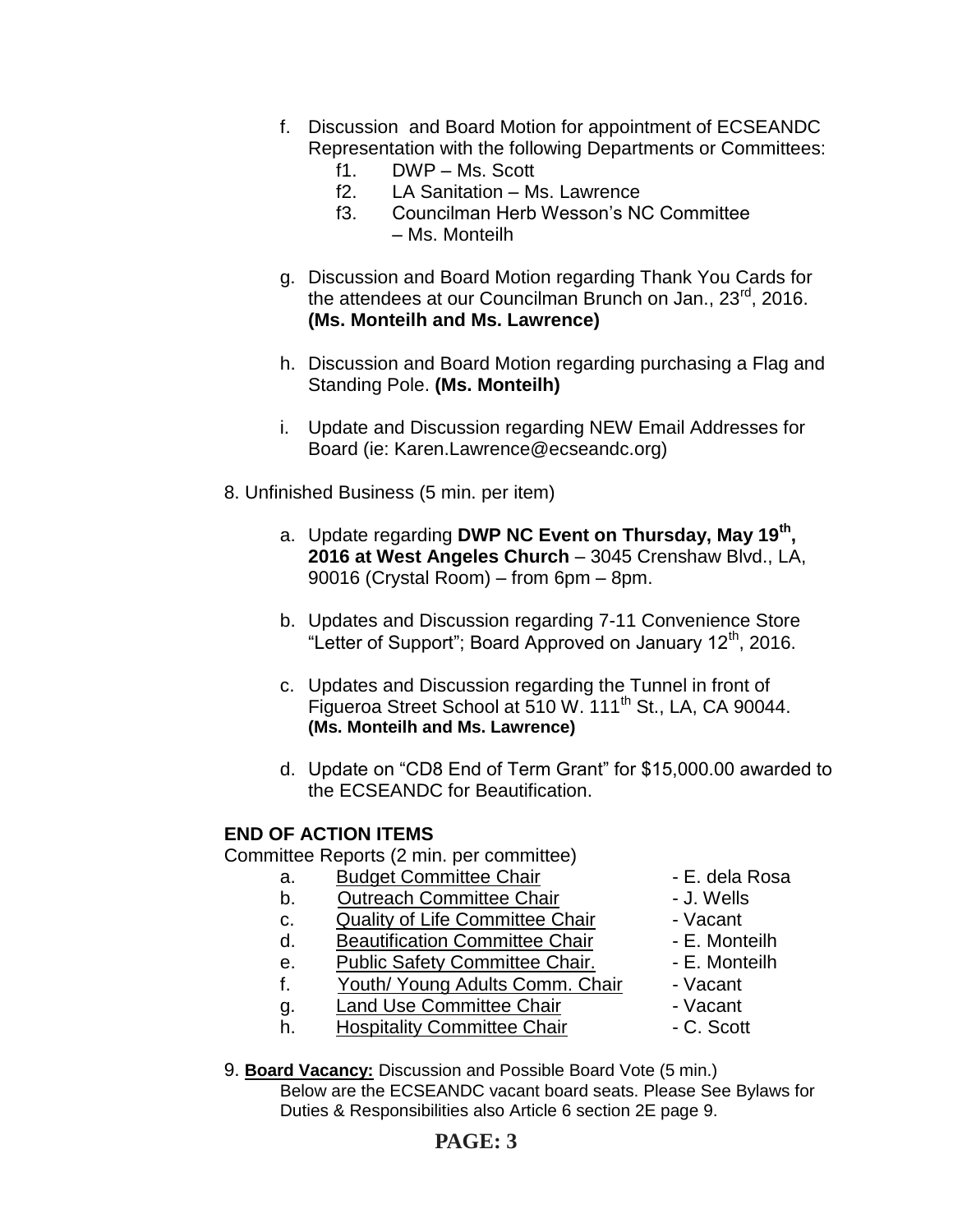### **VACANCY - a) Area Rep 2B b) Youth Representative**

- 10. Board Member Comments (5 min.)
- 11. Chair Closing Comments (3 min.)
- 12. Adjournment

## **ANNOUNCEMENTS**

*Neighboring Neighborhood Council Meetings:*

- o WATTS Board Meeting: 2nd Tuesday of the month at 6:30pm, meeting location: watts senior citizen center; 1657 E. Century Blvd., Los Angeles, Ca 90002-2987, office location and phone number:10221 Compton Ave. #203, Los Angeles, CA 90002 (323) 564-0260
- o HARBOR GATEWAY NORTH
- o Board Meeting: 4TH TUESDAY OF THE MONTH AT 7:00 PM, Meeting Location: 135th Street Elementary School 801 W. 135TH Street, Gardena, Ca 90247-2154, Office Location And Phone Number: PO Box 3723, Gardena, CA 90247, (310) 768-3853, <u>harborgatewaynorth.org وCOMMUNITY & NEIGHBORS FOR 9<sup>TH</sup> DISTRICT UNITY</u>
- o Board Meeting: 4th Friday Of The Month At 4:30 Pm, Meeting Location; Estelle Van Meter Center Sr. Center 606 E. 76th Street, Los Angeles, 90001-2802, office location and phone number; 7600 S. Avalon Blvd. Los Angeles, CA 90001, (323) 750-0496
- EMPOWERMENT CONGRESS SOUTHWEST AREA NDC
	- Board Meeting: 3rd Monday of the month at 6:30 pm, Mark Ridley-Thomas Constituent Service Center 8475 S. Vermont Ave, Los Angeles 90044-<br>3448, office location and phone number; 8475 S. Vermont Ave, Los Angeles, CA 900
- o VOICES OF 90037
	- o Board Meeting: 4th Wednesday of the month at 6:30pm, meeting location: Normandie Avenue Elementary School, 4505 S Raymond Ave, Los Angeles CA 90037-2817, council contact information; (323) 299-0809
- o EMPOWERMENT CONGRESS CENTRAL AREA NDC
- o Board Meeting: 4th Monday of the month at 6:30 pm, meeting location; Amistad Plaza Apartment community room 6050 S. Western Avenue, Los Angeles, Ca 90047-1464, office location and phone number, 8475 S. Vermont Avenue, Los Angeles, CA 90044-3448, (323) 789-1449. o EMPOWERMENT CONGRESS NORTH AREA NDC
- o Board Meeting: 1st Thursday of the month at 6:30 pm, meeting location, Expo Center Community Room. 2<sup>nd</sup> floor, 3980 So. Menlo Ave, Los Angeles, CA 90007.

## **NEXT ECSEANDC MEETING Tuesday June 14th, 2016 Time 6:30pm @ Judy Burton Tech School – 10101 S. Broadway., LA, CA. 90003**

#### **ECSEANDC MEETING RULES**

All meetings are conducted in accordance with the Ralph M. Brown Act. The basic council rules listed here are contained either in that Act, the governing bylaws of this Council or in rules adopted by the Governing Board. All ECSEANDC Meeting Locations shall be compliant with the Americans with Disabilities Act.

**DEFINITION OF STAKEHOLDER**: [Bylaws Article 4 (5) "any individual who lives, owns property, works, participates in a community or faith-based organization, or attends classes within the geographic area of this Council". 116th Street, South, 80th Street, North, Central Ave, East Vermont Ave, West and to include the Mark Ridley Thomas constituent Center. (Bylaws Article III)

AGENDAS – Unless otherwise posted, the ECSEANDC meets the 4th Tuesday of every month at 6:30PM at the Mark Ridley -Thomas Constituent Services Center. The agendas for ECSEANDC meetings contain a brief general description of those items to be considered at the meetings. Items on the "Consent Agenda" may be voted on as a group unless a councilmember or stakeholder wishes to be heard on that item. In the event a councilmember or stakeholder wishes to be heard on an item, it will be called special and heard under the "Public Hearing" section of the agenda. Eight (8) members of the Council constitute a quorum for the transaction of business. The Council may consider an item not on the agenda only if it is determined by a two-thirds (10) vote of the entire council that the need for action arose after the posting of an Agenda.

### **The Empowerment Congress Southeast Area Neighborhood Development Council meeting agendas are posted at the following locations:**

### **ONLINE POSTING LOCATION(S)**

- **DONE – Website Posting - Email: [ncsupport@lacity.org](mailto:ncsupport@lacity.org)**
- **Nextdoor.com**
- **www.ecseandc.org**

### **POSTING LOCATIONS**

- Algin Sutton Recreation Center 8800 S. Hoover Street, LA, CA 90044, Ph: (323) 753-5808 -Mr. Santiago Cuevas- Email: Santiago. Cuevas@lacity.org
- Green Meadows Recreation Center 431 E 89<sup>th</sup> Street, LA, CA 90003,

# **PAGE: 4**